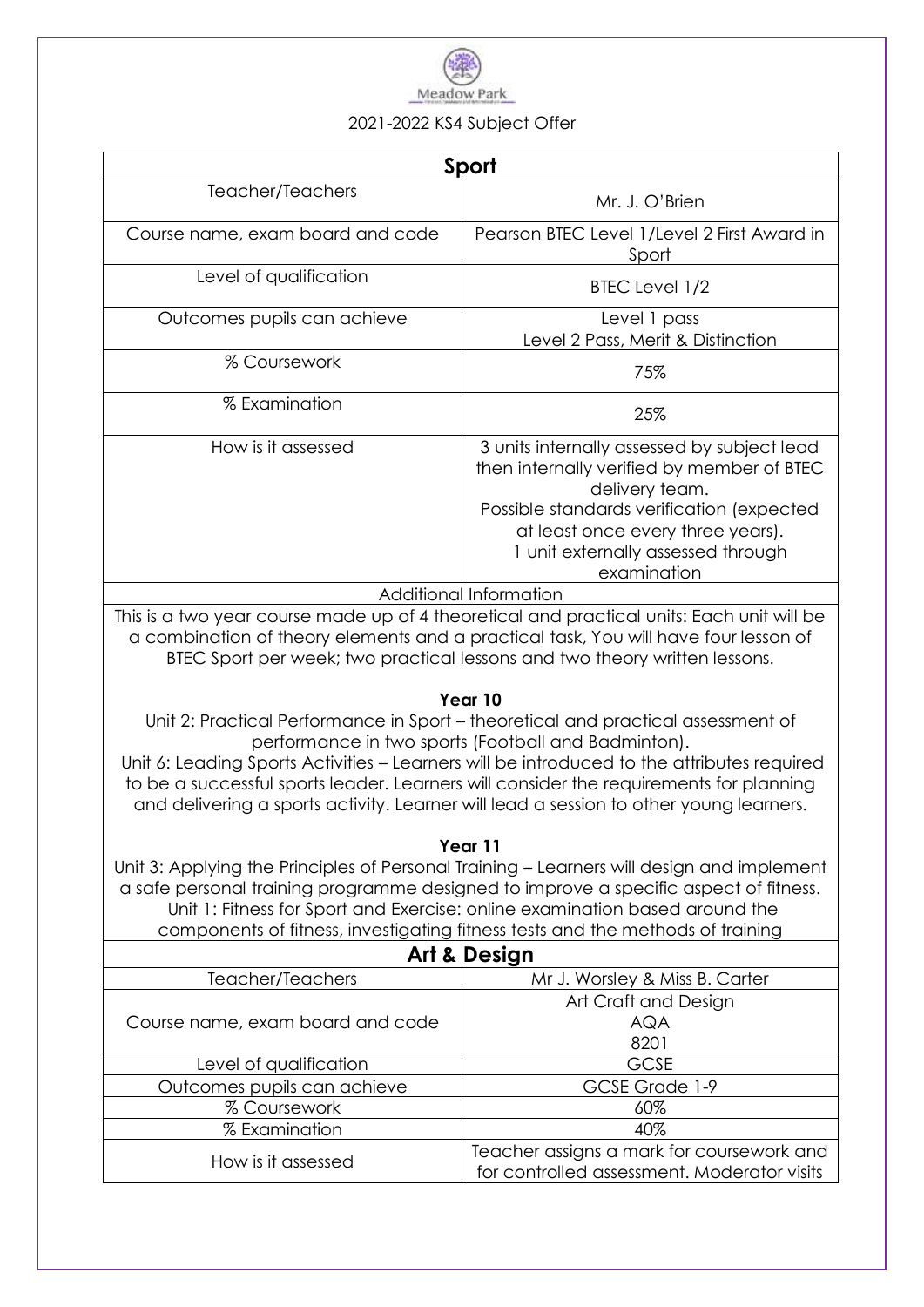|                                                                                                                                                                                                                                                                                                                                                  | school to check a random selection of<br>pupil's marks.                |  |
|--------------------------------------------------------------------------------------------------------------------------------------------------------------------------------------------------------------------------------------------------------------------------------------------------------------------------------------------------|------------------------------------------------------------------------|--|
|                                                                                                                                                                                                                                                                                                                                                  | Additional Information                                                 |  |
|                                                                                                                                                                                                                                                                                                                                                  | <b>AQA Art and Design</b>                                              |  |
| Students are required to develop knowledge, understanding and skills relevant to their<br>chosen title through integrated practical, critical and contextual study that encour-<br>ages direct engagement with original works and practice.<br>Students may work in any medium or combination of media. They can work entirely in                |                                                                        |  |
| digital media or entirely non-digital media, or in a mixture of both, provided the aims<br>and assessment objectives are met. The course requires the completion of two com-<br>ponents:                                                                                                                                                         |                                                                        |  |
|                                                                                                                                                                                                                                                                                                                                                  | Component 1.                                                           |  |
| A portfolio that in total shows explicit coverage of the four assessment objectives. It<br>must include a sustained project evidencing the journey from initial engagement to<br>the realisation of intentions and a selection of further work undertaken during the stu-<br>dent's course of study.<br>No time limit<br>96 marks<br>60% of GCSE |                                                                        |  |
|                                                                                                                                                                                                                                                                                                                                                  |                                                                        |  |
| Component 2.<br>Students respond to their chosen starting point from an externally set assignment pa-<br>per relating to their subject title, evidencing coverage of all four assessment objec-<br>tives.<br>Preparatory period followed by 10 hours of supervised time<br>96 marks<br>40% of GCSE                                               |                                                                        |  |
|                                                                                                                                                                                                                                                                                                                                                  |                                                                        |  |
|                                                                                                                                                                                                                                                                                                                                                  | <b>Food Preparation and Nutrition</b>                                  |  |
| Teacher/Teachers                                                                                                                                                                                                                                                                                                                                 | Mr Jason Worsley                                                       |  |
| Course name, exam board and code                                                                                                                                                                                                                                                                                                                 | <b>WJEC Edugas</b><br>601/8093/6                                       |  |
| Level of qualification                                                                                                                                                                                                                                                                                                                           | <b>GCSE</b>                                                            |  |
| Outcomes pupils can achieve                                                                                                                                                                                                                                                                                                                      | GCSE 9-1                                                               |  |
|                                                                                                                                                                                                                                                                                                                                                  | 60%                                                                    |  |
| % Coursework                                                                                                                                                                                                                                                                                                                                     | 2 Non examination assessments                                          |  |
|                                                                                                                                                                                                                                                                                                                                                  | 40%                                                                    |  |
| % Examination                                                                                                                                                                                                                                                                                                                                    | 1.5hr Written exam                                                     |  |
|                                                                                                                                                                                                                                                                                                                                                  | 3hr practical exam                                                     |  |
| How is it assessed                                                                                                                                                                                                                                                                                                                               | Teacher assigns marks for coursework and<br>non-examination assessment |  |
|                                                                                                                                                                                                                                                                                                                                                  |                                                                        |  |
| Additional Information<br>The WJEC Eduqas GCSE in Food Preparation and Nutrition equips learners with                                                                                                                                                                                                                                            |                                                                        |  |
| the knowledge, understanding and skills required to cook and apply the principles of                                                                                                                                                                                                                                                             |                                                                        |  |
| food science, nutrition and healthy eating. It encourages learners to cook, enables                                                                                                                                                                                                                                                              |                                                                        |  |
| them to make informed decisions about food and nutrition and allows them to ac-                                                                                                                                                                                                                                                                  |                                                                        |  |
| quire knowledge in order to be able to feed themselves and others affordably                                                                                                                                                                                                                                                                     |                                                                        |  |
|                                                                                                                                                                                                                                                                                                                                                  | and nutritiously, now and later in life.                               |  |

The course requires the completion of two components:

**Component 1.**

## **Principles of Food Preparation and Nutrition**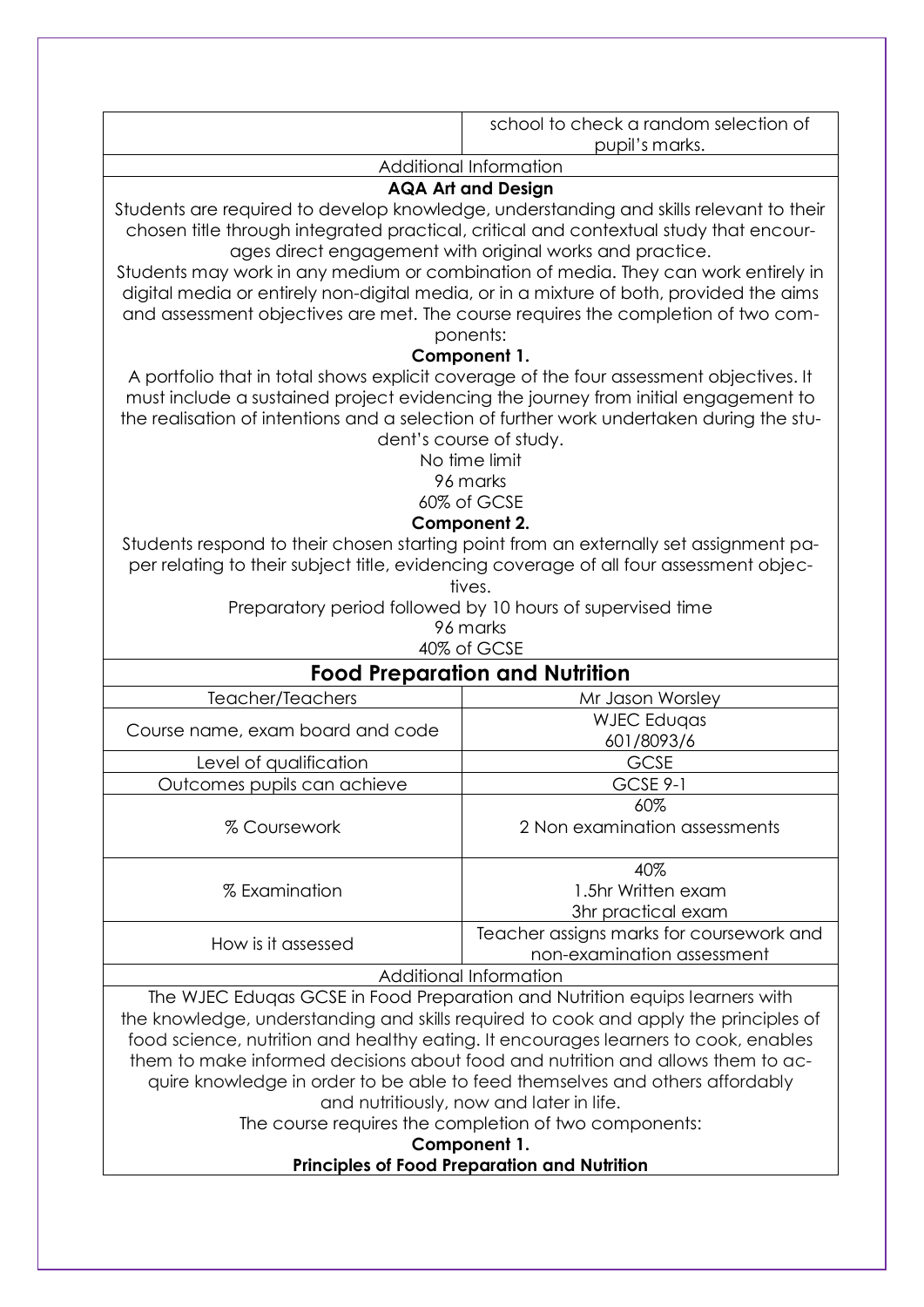| Written examination: 1 hour 45 minutes<br>50% of the qualification |                                                                                                                                                          |  |  |
|--------------------------------------------------------------------|----------------------------------------------------------------------------------------------------------------------------------------------------------|--|--|
|                                                                    | 100 marks                                                                                                                                                |  |  |
| Component 2.<br><b>Food Preparation and Nutrition in Action</b>    |                                                                                                                                                          |  |  |
|                                                                    |                                                                                                                                                          |  |  |
|                                                                    | 50% of the qualification                                                                                                                                 |  |  |
|                                                                    | 100 marks                                                                                                                                                |  |  |
|                                                                    | <b>Child Development</b>                                                                                                                                 |  |  |
| Teacher/Teachers                                                   | Mrs J. Walsh                                                                                                                                             |  |  |
| Course name, exam board and code                                   | Pearson BTEC Level1 Level 2 first award in<br>Children's Play and Learning<br>Development.                                                               |  |  |
| Level of qualification                                             | 600/6814/0                                                                                                                                               |  |  |
|                                                                    | Level $1 & 2$                                                                                                                                            |  |  |
| Outcomes pupils can achieve                                        | Level 1- Pass, Merit, distinction<br>Level 2- Pass, Merit, distinction                                                                                   |  |  |
| % Coursework                                                       | 75%                                                                                                                                                      |  |  |
| % Examination                                                      | 25%                                                                                                                                                      |  |  |
| How is it assessed                                                 | Components 1 and 2 are assessed through<br>internal assessment.<br>Component 3: Supporting Children to Play,<br>Learn and Develop, is assessed through a |  |  |
|                                                                    | single external assessment.<br>Additional Information                                                                                                    |  |  |
|                                                                    | Child Development is made up of 3 units and an exam and is completed over two                                                                            |  |  |
|                                                                    | years. The course is 75% course work and 25% exam.                                                                                                       |  |  |
|                                                                    |                                                                                                                                                          |  |  |
|                                                                    | There are 4 theory lessons per week.<br>The 3 units are all compulsory and are -                                                                         |  |  |
|                                                                    | • Unit 1 - Patterns of development                                                                                                                       |  |  |
|                                                                    |                                                                                                                                                          |  |  |
|                                                                    | • Unit 2 - Promoting Children's development through play<br>. Unit 3 - The principles of early years practice                                            |  |  |
|                                                                    |                                                                                                                                                          |  |  |
| Teacher/Teachers                                                   | Hair & Beauty                                                                                                                                            |  |  |
|                                                                    | Mrs J. Walsh                                                                                                                                             |  |  |
| Course name, exam board and code                                   | Pearson BTEC Introductory<br>Award/certificate/Diploma in Hair and<br>Beauty<br>603/4881/1                                                               |  |  |
| Level of qualification                                             | Level 1                                                                                                                                                  |  |  |
| Outcomes pupils can achieve                                        | Pass Award/Certificate/Diploma                                                                                                                           |  |  |
| % Coursework                                                       | 100%                                                                                                                                                     |  |  |
| % Examination                                                      | 0%                                                                                                                                                       |  |  |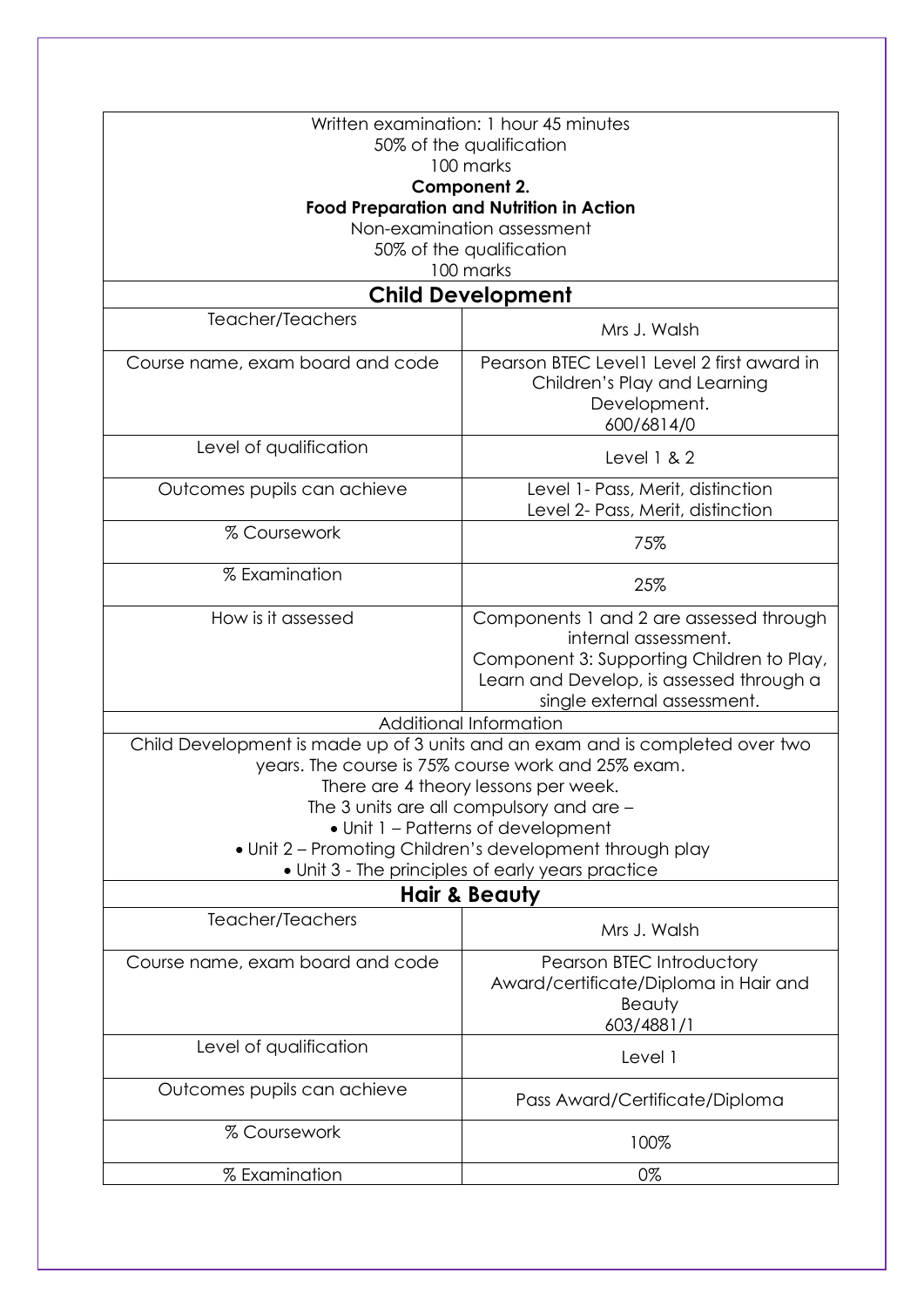| How is it assessed                                                                                                                                          | Internally and externally verified                                                                           |  |
|-------------------------------------------------------------------------------------------------------------------------------------------------------------|--------------------------------------------------------------------------------------------------------------|--|
| Additional Information                                                                                                                                      |                                                                                                              |  |
|                                                                                                                                                             | Group A units - learners must complete both units                                                            |  |
|                                                                                                                                                             | <b>Being Organised</b>                                                                                       |  |
|                                                                                                                                                             | Developing a Personal Progression Plan<br>Group B units - learners must complete three units from this group |  |
|                                                                                                                                                             | Finding Out About the Hair and Beauty Industry                                                               |  |
|                                                                                                                                                             | Responding to a Hair and Beauty Theme                                                                        |  |
|                                                                                                                                                             | Contributing to Salon-Related Tasks                                                                          |  |
|                                                                                                                                                             | Looking After Customers                                                                                      |  |
|                                                                                                                                                             | Carrying Out a Treatment                                                                                     |  |
|                                                                                                                                                             | Demonstrating Nail Art                                                                                       |  |
|                                                                                                                                                             | Demonstrating Make-up Techniques<br>Demonstrating Hair Styling                                               |  |
|                                                                                                                                                             |                                                                                                              |  |
| Construction                                                                                                                                                |                                                                                                              |  |
| Teacher/Teachers                                                                                                                                            | Paul Jones                                                                                                   |  |
|                                                                                                                                                             | <b>Pearson BTEC</b>                                                                                          |  |
| Course name, exam board and code                                                                                                                            | Level 1 Introductory Certificate in                                                                          |  |
|                                                                                                                                                             | Construction                                                                                                 |  |
|                                                                                                                                                             | 603/5132/9                                                                                                   |  |
| Level of qualification                                                                                                                                      | Level 1 (Pass, Merit, Distinction)                                                                           |  |
| Outcomes pupils can achieve                                                                                                                                 | Level 1 Certificate at either P, M or D grade                                                                |  |
| % Coursework                                                                                                                                                | 100%                                                                                                         |  |
| % Examination                                                                                                                                               | 0%                                                                                                           |  |
|                                                                                                                                                             | All units internally assessed by subject lead                                                                |  |
|                                                                                                                                                             | then internally verified by member of BTEC                                                                   |  |
| How is it assessed?                                                                                                                                         | delivery team. Possible standards<br>verification                                                            |  |
|                                                                                                                                                             | (expected at least once every three years)                                                                   |  |
|                                                                                                                                                             | Additional information                                                                                       |  |
|                                                                                                                                                             | Current Year 10's (New course)                                                                               |  |
|                                                                                                                                                             | This is a two year course and is made up of 5 units                                                          |  |
|                                                                                                                                                             | Two first two core units are compulsory:                                                                     |  |
| $\triangleright$ A1 – Being Organised                                                                                                                       |                                                                                                              |  |
| $\triangleright$ A2 – Developing a Personal Progression Plan                                                                                                |                                                                                                              |  |
| The compulsory units focus on developing the personal skills required to pursue a                                                                           |                                                                                                              |  |
| career in the Construction industry.<br>There are then three further optional units:                                                                        |                                                                                                              |  |
| $\triangleright$ CON7 – Making Carpentry Joints                                                                                                             |                                                                                                              |  |
| $\triangleright$ CON10 - Making Minor Repairs in a House                                                                                                    |                                                                                                              |  |
| $\triangleright$ CON11 – Decorating and inside Wall                                                                                                         |                                                                                                              |  |
| Each of the optional units will be a combination of theory elements and a practical                                                                         |                                                                                                              |  |
| task where learners manufacture a product. Learners will research the tools and<br>materials commonly used in the construction industry and will develop an |                                                                                                              |  |
| understanding of the importance of Health and Safety in the industry.                                                                                       |                                                                                                              |  |
|                                                                                                                                                             |                                                                                                              |  |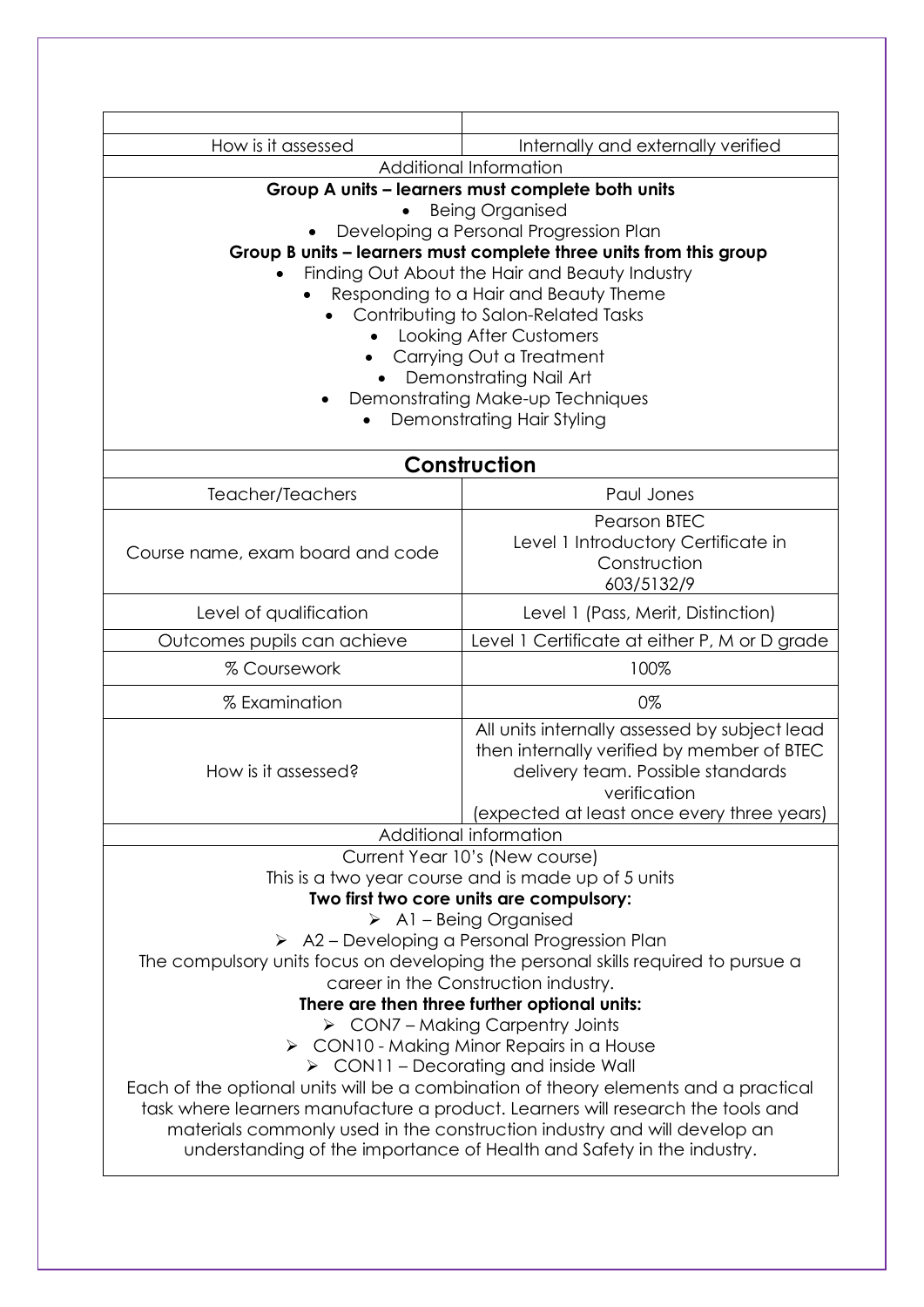You will have four lesson of Construction per week; two practical lessons and two theory written lessons. This course gives an overview of the different trades in the construction industry and will lead onto a higher qualification level at college where they can choose to pursue a specific trade such as joinery or plumbing.

| Construction                                                                                                                                                                                                                                                                                                                                                                                                                                                                                                                                                                                                                                                                                                                                                                                                                                                                                                                                                  |                                                                                                                                                                                                |  |
|---------------------------------------------------------------------------------------------------------------------------------------------------------------------------------------------------------------------------------------------------------------------------------------------------------------------------------------------------------------------------------------------------------------------------------------------------------------------------------------------------------------------------------------------------------------------------------------------------------------------------------------------------------------------------------------------------------------------------------------------------------------------------------------------------------------------------------------------------------------------------------------------------------------------------------------------------------------|------------------------------------------------------------------------------------------------------------------------------------------------------------------------------------------------|--|
| Teacher/Teachers                                                                                                                                                                                                                                                                                                                                                                                                                                                                                                                                                                                                                                                                                                                                                                                                                                                                                                                                              | Paul Jones                                                                                                                                                                                     |  |
| Course name, exam board and code                                                                                                                                                                                                                                                                                                                                                                                                                                                                                                                                                                                                                                                                                                                                                                                                                                                                                                                              | Pearson BTEC Level 1<br><b>Extended Certificate in Construction</b><br>500/6600/6                                                                                                              |  |
| Level of qualification                                                                                                                                                                                                                                                                                                                                                                                                                                                                                                                                                                                                                                                                                                                                                                                                                                                                                                                                        | Level 1                                                                                                                                                                                        |  |
| Outcomes pupils can achieve                                                                                                                                                                                                                                                                                                                                                                                                                                                                                                                                                                                                                                                                                                                                                                                                                                                                                                                                   | L1 Ext Cert (8 units)                                                                                                                                                                          |  |
| % Coursework                                                                                                                                                                                                                                                                                                                                                                                                                                                                                                                                                                                                                                                                                                                                                                                                                                                                                                                                                  | 100%                                                                                                                                                                                           |  |
| % Examination                                                                                                                                                                                                                                                                                                                                                                                                                                                                                                                                                                                                                                                                                                                                                                                                                                                                                                                                                 | 0%                                                                                                                                                                                             |  |
| How is it assessed?                                                                                                                                                                                                                                                                                                                                                                                                                                                                                                                                                                                                                                                                                                                                                                                                                                                                                                                                           | All units internally assessed by subject lead<br>then internally verified by member of BTEC<br>delivery team. Possible standards<br>verification<br>(expected at least once every three years) |  |
|                                                                                                                                                                                                                                                                                                                                                                                                                                                                                                                                                                                                                                                                                                                                                                                                                                                                                                                                                               | Additional information                                                                                                                                                                         |  |
|                                                                                                                                                                                                                                                                                                                                                                                                                                                                                                                                                                                                                                                                                                                                                                                                                                                                                                                                                               | Current year 11's                                                                                                                                                                              |  |
| This is the second year of a two year course made up of 4 practical units:<br>$\triangleright$ Unit 1: Producing a timber product<br>$\triangleright$ Unit 2: Decorating Household Goods<br>> Unit 3: Developing Home Improvement Skills<br>> Unit 20: Developing Building Maintenance Skills<br>Each unit will be a combination of theory elements and a practical task where<br>learners manufacture a product. Learners will research the tools and materials<br>commonly used in the construction industry and will develop an understanding of the<br>importance of Health and Safety in the industry.<br>You will have four lesson of Construction per week; two practical lessons and two<br>theory written lessons. This course gives an overview of the different trades in the<br>construction industry and will lead onto a higher qualification level at college where<br>they can choose to pursue a specific trade such as joinery or plumbing. |                                                                                                                                                                                                |  |
| <b>Personal Development</b>                                                                                                                                                                                                                                                                                                                                                                                                                                                                                                                                                                                                                                                                                                                                                                                                                                                                                                                                   |                                                                                                                                                                                                |  |
| Teacher/Teachers                                                                                                                                                                                                                                                                                                                                                                                                                                                                                                                                                                                                                                                                                                                                                                                                                                                                                                                                              | Jodie Walsh                                                                                                                                                                                    |  |
| Course name, exam board and code                                                                                                                                                                                                                                                                                                                                                                                                                                                                                                                                                                                                                                                                                                                                                                                                                                                                                                                              | NCFE CACHE Relationships, Sex and Health<br>Education<br>(Level 1 Award: 603/4763/6   Level 2<br>Award: 603/4764/8   Level 2 Certificate:<br>603/4765/X)                                       |  |
| Level of qualification                                                                                                                                                                                                                                                                                                                                                                                                                                                                                                                                                                                                                                                                                                                                                                                                                                                                                                                                        | Level 1 an Level 2                                                                                                                                                                             |  |
| Outcomes pupils can achieve                                                                                                                                                                                                                                                                                                                                                                                                                                                                                                                                                                                                                                                                                                                                                                                                                                                                                                                                   | <b>NCFE CACHE Level 1 Award in</b><br>Relationships, Sex and Health Education<br><b>NCFE CACHE Level 2 Award in</b>                                                                            |  |